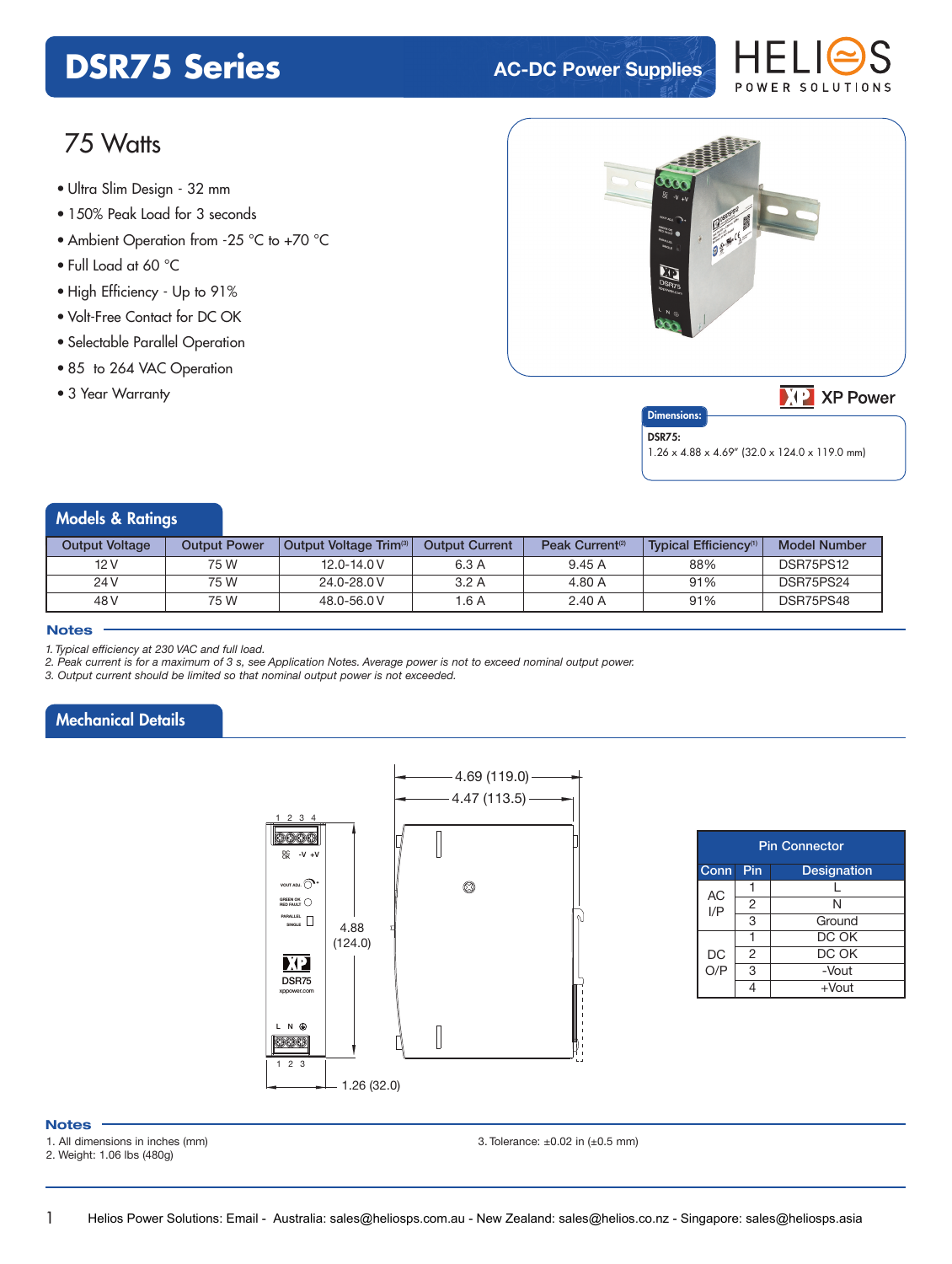# **DSR75 Series**



Input Characteristic **Minimum** Typical Maximum Units Notes & Conditions Input Voltage - Operating 85 85 264 VAC Input Frequency **47** 47 50/60 63 Hz Power Factor **2.2 At 230 VAC. Conforms to EN61000-3-2 Class A** At 230 VAC. Conforms to EN61000-3-2 Class A Input Current - Full Load 0.8/0.4 A 115/230 VAC Inrush Current **30/60** A At 115/230 VAC. Cold Start, 25 °C Earth Leakage Current 1.0 mA At 264 VAC, 60 Hz Input Protection T5.0 A / 250 V internal in-line fuse

#### **Output**

| Characteristic                  | <b>Minimum</b> | <b>Typical</b> | <b>Maximum</b> | <b>Units</b>  | <b>Notes &amp; Conditions</b>                                                    |
|---------------------------------|----------------|----------------|----------------|---------------|----------------------------------------------------------------------------------|
| Output Voltage - V1             | 12             |                | 48             | <b>VDC</b>    | See Models and Ratings table                                                     |
| <b>Initial Set Accuracy</b>     |                |                | ±1             | %             | At 100% load                                                                     |
| Output Voltage Adjustment       |                |                |                | %             | See Models and Ratings table                                                     |
| Minimum Load                    | $\Omega$       |                |                | A             | No minimum load required                                                         |
| Start Up Delay                  |                |                | 500            | ms            | At 100 VAC                                                                       |
| Hold Up Time                    | 20             |                |                | ms            | At full load                                                                     |
| Line Regulation                 |                |                | ±0.5           | $\frac{0}{0}$ |                                                                                  |
| Load Regulation                 |                |                | ±1             | %             |                                                                                  |
| Transient Response - V1         |                |                | 5              | $\frac{0}{0}$ | Recovery within 1% in less than 200 µs<br>for a 50% step load change at 0.2 A/µs |
| Ripple & Noise                  |                |                | 100/120/240    |               | 12 V/24 V/48 V models. Measured at 20 MHz bandwidth 0-70°C                       |
|                                 |                |                | 200/240/240    | mV pk-pk      | 12 V/24 V/48 V models. Measured at 20 MHz bandwidth -25-0°C                      |
|                                 | 15             |                | 18             | $\vee$        | 12 V model                                                                       |
| Overvoltage Protection          | 29             |                | 33             | V             | 24 V model                                                                       |
|                                 | 58             |                | 65             | $\vee$        | 48 V model                                                                       |
| <b>Overload Protection</b>      | 110            |                | 150            | %             | Trip & restart. See application note.                                            |
| <b>Short Circuit Protection</b> |                |                |                |               | Trip & restart (hiccup mode) for 5 cycles then latch.<br>Recycle AC to reset.    |
| <b>Thermal Protection</b>       |                | $100 + 5$      |                | $^{\circ}$ C  | Measured internally auto recovery                                                |
| Temperature Coefficient         |                |                | 0.03           | $%$ $C$       |                                                                                  |

| <b>General</b>             |                                  |                |                                                                                         |                           |                               |
|----------------------------|----------------------------------|----------------|-----------------------------------------------------------------------------------------|---------------------------|-------------------------------|
| Characteristic             | <b>Minimum</b>                   | <b>Typical</b> | Maximum                                                                                 | <b>Units</b>              | <b>Notes &amp; Conditions</b> |
| Efficiency                 |                                  | 91             |                                                                                         | %                         | See Models & Ratings table    |
| Isolation: Input to Output | 3000                             |                |                                                                                         | <b>VAC</b>                |                               |
| Input to Ground            | 2500                             |                |                                                                                         | <b>VAC</b>                |                               |
| Output to Ground           | 500                              |                |                                                                                         | <b>VAC</b>                |                               |
| <b>Switching Frequency</b> |                                  | 65             |                                                                                         | kHz                       | PFC. Fixed                    |
|                            | 60                               |                | 300                                                                                     | kHz                       | Main converter, Variable      |
| DC OK Signal               |                                  |                | Volt free contacts rated at 60 VDC/0.3 A, 30 VDC/1.0 A or 30 VAC/0.3 A (resistive load) |                           |                               |
| Output LED                 | Green LED to indicate output on. |                |                                                                                         |                           |                               |
| Mean Time Between Failure  | 300                              |                |                                                                                         | kHrs                      | MIL-HDBK-217F, +25 °C GB      |
| Weight                     |                                  | 1.06 (480)     |                                                                                         | $\mathsf{lb}(\mathsf{g})$ |                               |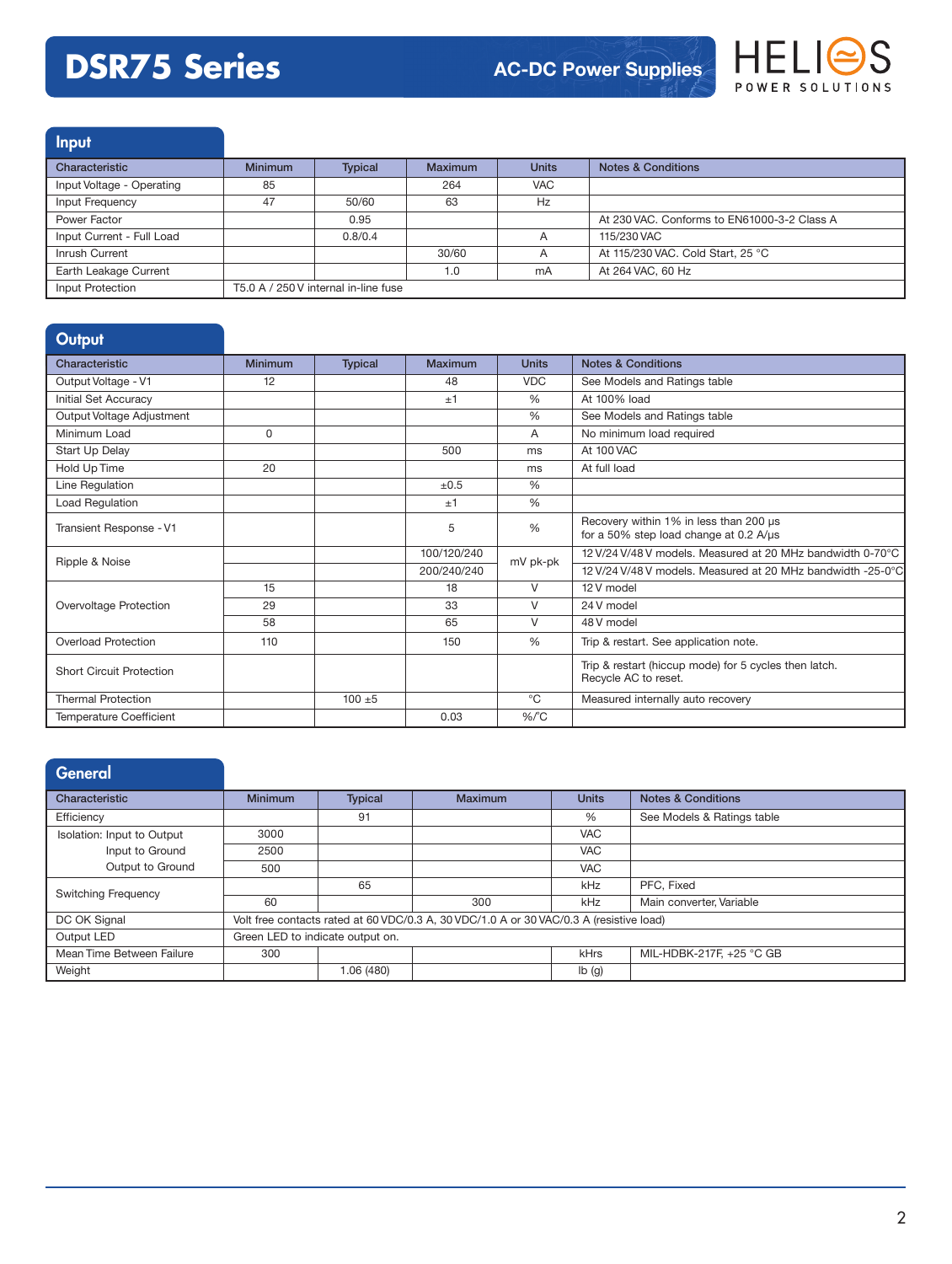# **DSR75 Series AC-DC Power Supplies**



### Environmental

| Characteristic               | <b>Minimum</b> | <b>Typical</b> | <b>Maximum</b> | <b>Units</b> | <b>Notes &amp; Conditions</b>                                      |
|------------------------------|----------------|----------------|----------------|--------------|--------------------------------------------------------------------|
| <b>Operating Temperature</b> | $-25$          |                | $+70$          | °C           | See derating curve in Application Notes                            |
| Storage Temperature          | $-40$          |                | $+85$          | $^{\circ}C$  |                                                                    |
| Cooling                      |                |                |                |              | Natural convection                                                 |
| <b>Operating Humidity</b>    | 20             |                | 95             | %RH          | Non-condensing                                                     |
| <b>Operating Altitude</b>    |                |                | 5000           | m            |                                                                    |
| Shock                        |                | 4              |                | g            | IEC68-2-27, 22 ms half sine, 3 times in each of 6<br>axes          |
| Vibration                    |                | C              |                | g            | IEC68-2-6, 10-500 Hz, 10 mins/sweep. 60 mins for<br>each of 3 axes |

### EMC: Emissions

| <b>Phenomenon</b>           | Standard    | <b>Test Level</b> | Criteria | <b>Notes &amp; Conditions</b> |
|-----------------------------|-------------|-------------------|----------|-------------------------------|
| Conducted                   | EN55032     | Class B           |          |                               |
| Radiated                    | EN55032     | Class B           |          |                               |
| <b>Harmonic Current</b>     | EN61000-3-2 | Class A           |          |                               |
| <b>Voltage Fluctuations</b> | EN61000-3-3 |                   |          |                               |

### EMC: Immunity

| Phenomenon             | <b>Standard</b> | <b>Test Level</b>    | Criteria | <b>Notes &amp; Conditions</b> |
|------------------------|-----------------|----------------------|----------|-------------------------------|
| <b>ESD Immunity</b>    | EN61000-4-2     | 6 kV                 | Α        | Contact                       |
|                        |                 | 8 kV                 |          | Air Discharge                 |
| Radiated Immunity      | EN61000-4-3     | 10V/m                | A        |                               |
| EFT/Burst              | EN61000-4-4     | 3                    | A        |                               |
| Surges                 | EN61000-4-5     | Installation class 3 | A        |                               |
| Conducted              | EN61000-4-6     | 10V                  | A        |                               |
| <b>Magnetic Fields</b> | EN61000-4-8     |                      | A        |                               |
|                        |                 | Dip: 30%, 10 ms      | A        |                               |
| Dips and Interruptions | EN55024         | Dip: 60%, 100 ms     | A/B      | High Line/Low Line            |
|                        |                 | Dip: 100%, 5000 ms   | B        |                               |

## Safety Approvals

| <b>Safety Agency</b> | <b>Safety Standard</b> | <b>Notes &amp; Conditions</b>                       |
|----------------------|------------------------|-----------------------------------------------------|
|                      | UL508/UL60950          | Industrial Control Equipment/Information Technology |
| <b>TUV</b>           | EN60950-1              | Information Technology                              |
| CB                   | IEC60950-1             | Information Technology                              |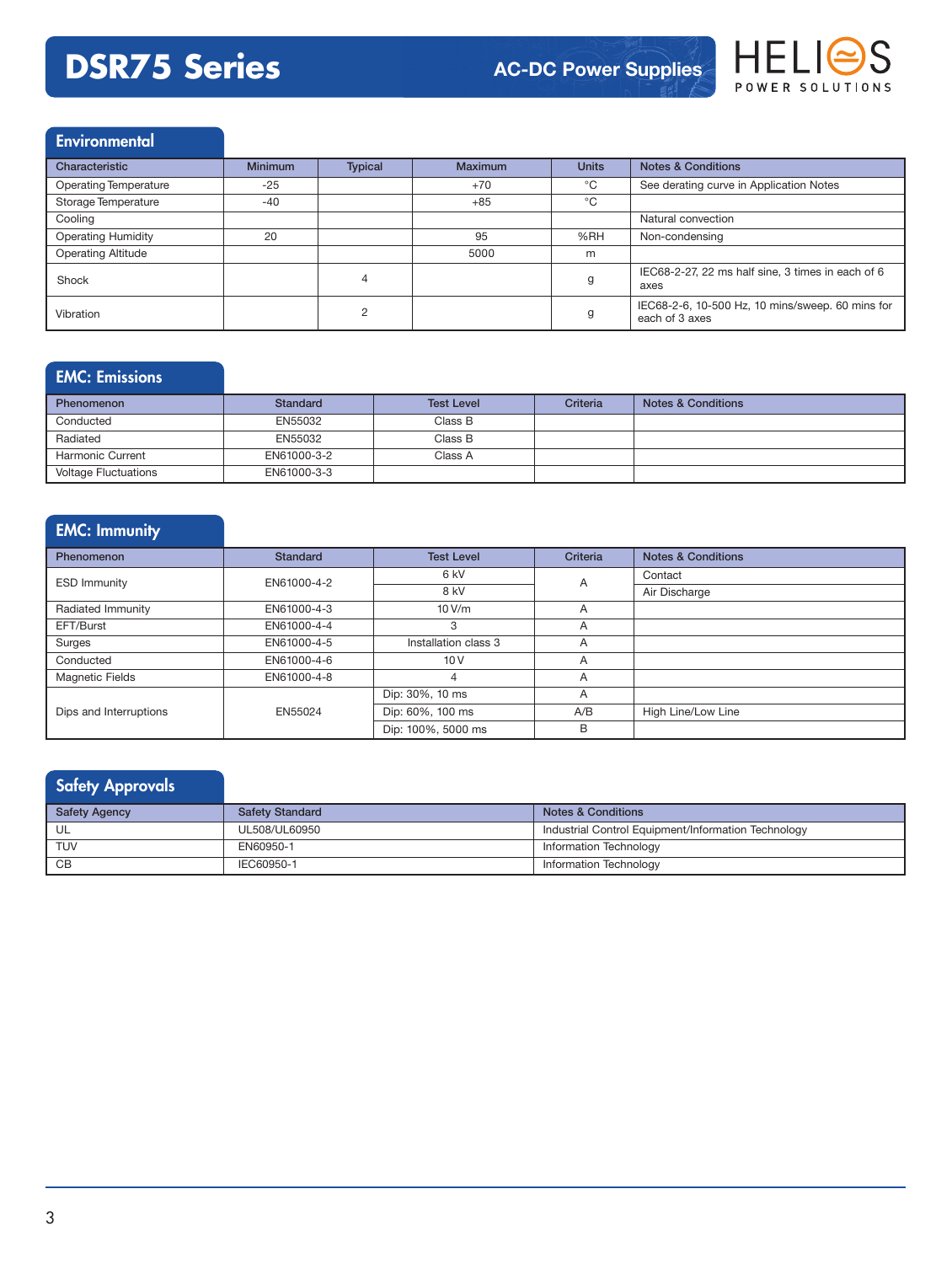# **DSR75 Series**



#### Mechanical Details



#### **Notes**

1. All dimensions in inches (mm)

2. Weight: 1.06 lbs (480 g)

3. Tolerance: ±0.02 in (±0.5 mm)

#### **Application Notes**

#### **Derating Curves**

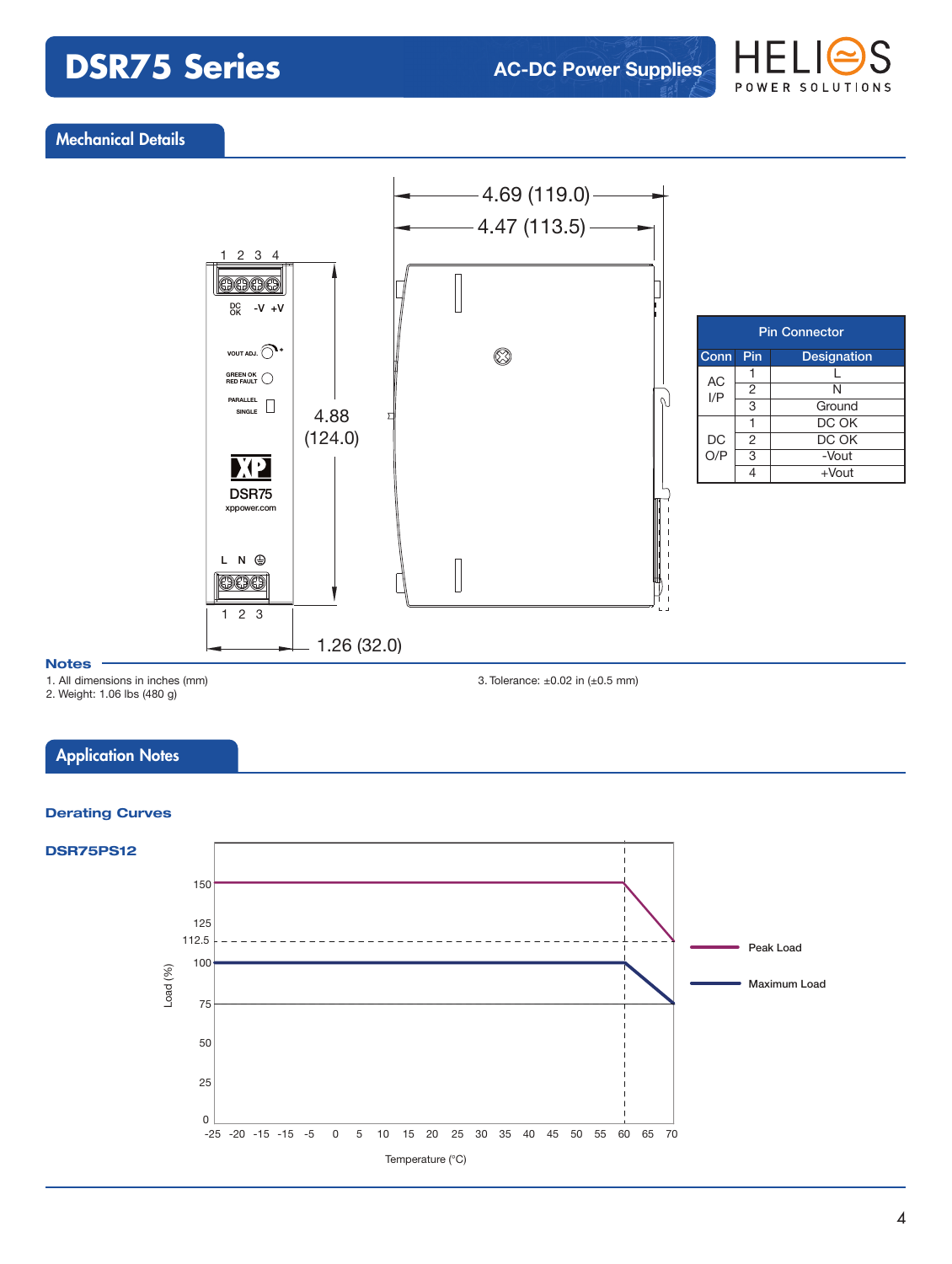# **DSR75 Series AC-DC Power Supplies**



### Application Notes

#### **Derating Curves**

#### **DSR75PS24**



#### **DSR75PS48**